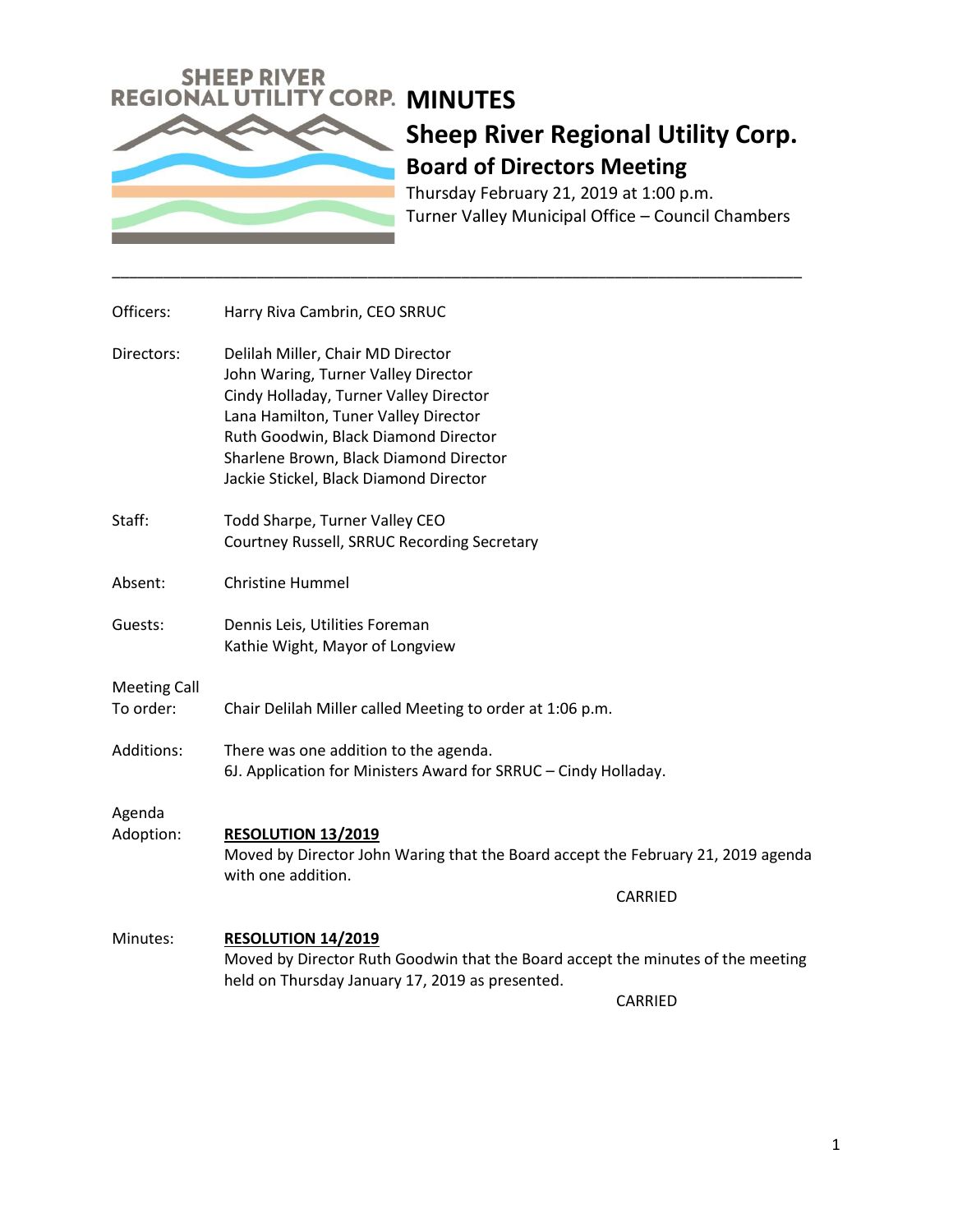

Thursday February 21, 2019 at 1:00 p.m. Turner Valley Municipal Office – Council Chambers

#### **Operations**

Update: Dennis Leis discussed operations.

- 1. Raw water volume is currently 78%.
- 2. Rental pump working well. Working on purchasing a new pump for back up. \$8,000- \$10,000 including set up.
- 3. Well 7 went down last night. Will need to flush and pump out.

\_\_\_\_\_\_\_\_\_\_\_\_\_\_\_\_\_\_\_\_\_\_\_\_\_\_\_\_\_\_\_\_\_\_\_\_\_\_\_\_\_\_\_\_\_\_\_\_\_\_\_\_\_\_\_\_\_\_\_\_\_\_\_\_\_\_\_\_\_\_\_\_\_\_\_\_\_\_\_\_\_\_

4. Permanent pump floats in the river whereas the temporary pump sits on the bottom. Will need an amendment in approval to use back up pump.

#### **RESOLUTION 15/2019**

Moved by Director John Waring that operations purchase a new pump at a maximum of \$10,000 installed.

CARRIED

#### Monthly Water

#### Usage Report: **RESOLUTION 16/2019**

Moved by Director Sharlene Brown that the Board accept the Monthly Water Usage Report dated January 31, 2019 for information as presented.

CARRIED

Dennis Leis left the meeting at 1:17 p.m.

#### **Accounts**

#### Payable: **RESOLUTION 17/2019**

Moved by Director Lana Hamilton that the accounts payable dated February 21, 2019 in the amount of \$60,872.82 be accepted as presented.

CARRIED

#### TV Accounting

Fees: Harry Riva Cambrin & Todd Sharpe discussed the Town of Turner Valley accounting fees of \$1,408 charged after contract termination for November 2018.

#### **RESOLUTION 18/2019**

Moved by Director Cindy Holladay that the board accept the accounting fees from the Town of Turner Valley in the amount of \$1,408 for payment as presented.

CARRIED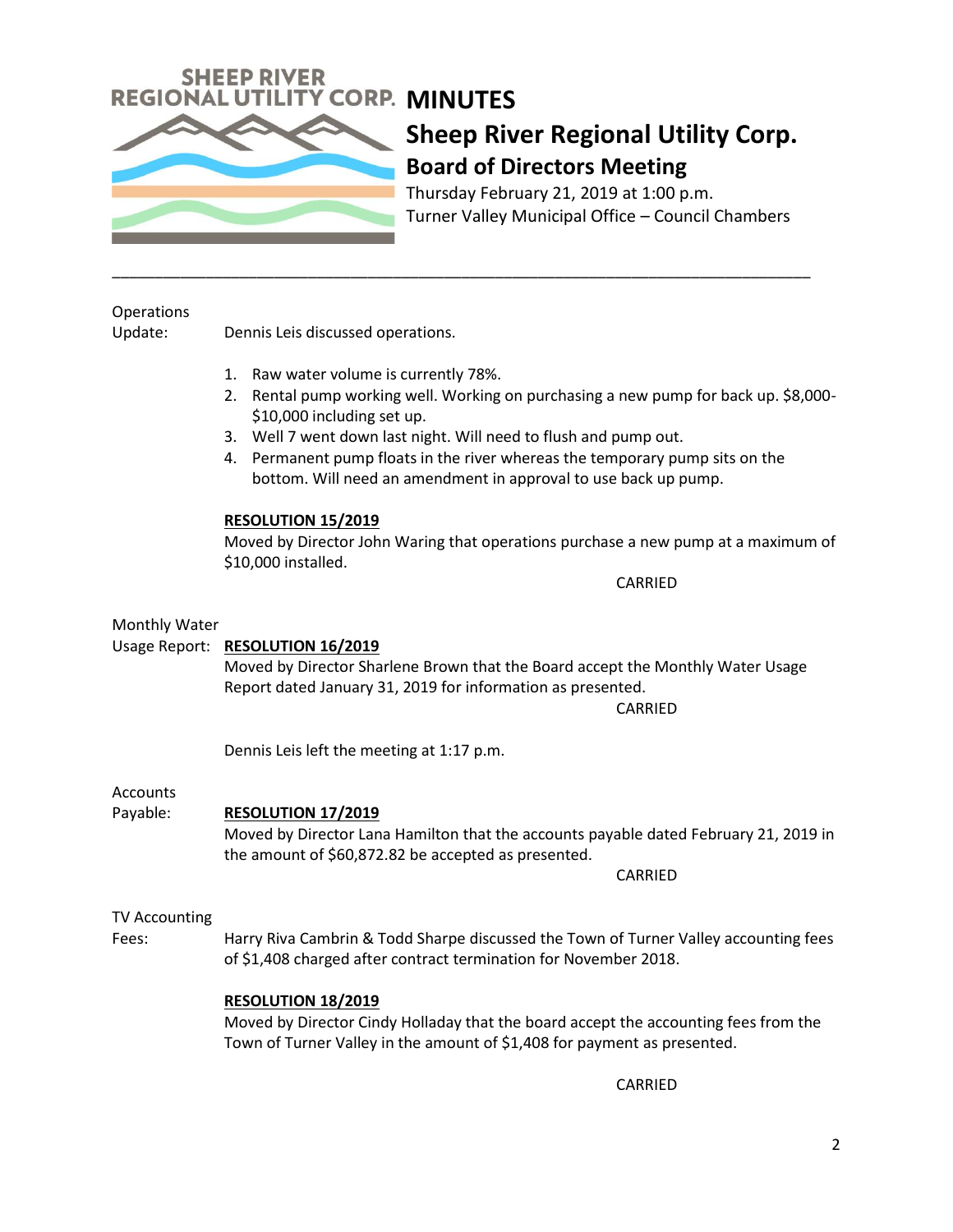

Thursday February 21, 2019 at 1:00 p.m. Turner Valley Municipal Office – Council Chambers

| Communications |          |  |
|----------------|----------|--|
| Update:        | Harry Ri |  |
|                | 1. Ado   |  |

va Cambrin discussed.

pted SRRUC minutes have been added to the website (srruc.ca).

\_\_\_\_\_\_\_\_\_\_\_\_\_\_\_\_\_\_\_\_\_\_\_\_\_\_\_\_\_\_\_\_\_\_\_\_\_\_\_\_\_\_\_\_\_\_\_\_\_\_\_\_\_\_\_\_\_\_\_\_\_\_\_\_\_\_\_\_\_\_\_\_\_\_\_\_\_\_\_\_\_\_\_\_\_

2. Consider posting an update on the website that the reservoir is filling up.

#### Water

Conservation

Matrix: Harry Riva Cambrin discussed the Water Conservation Matrix.

#### **RESOLUTION 19/2019**

Moved by Director Sharlene Brown that the water Conservation Matrix be accepted for information as presented.

CARRIED

#### AEP Renewals

Update: Harry Riva Cambrin discussed AEP Approvals & WWAC meeting update.

- 1. Waiting for renewal of approval.
- 2. WWAC passed motions to support SRRUC approval renewal & to include servicing to Millarville.

#### Westend

Governance

- Study: Sharlene Brown discussed the Governance & Management Options for Westend Regional Sewage Services Commission (WRSSC).
	- 1. Grant received to explore governance options for WRSSC. Town of Black Diamond is the managing partner of the grant.
	- 2. Current contractor has given notice. WRSSC in need of operations, administration and management support in the near future.
	- 3. Options to maintain status quo or disestablish WRSSC and operate as a SRRUC subsidiary corp. or SRRUC restructured corporation to incorporate wastewater assets.

#### **RESOLUTION 20/2019**

Moved by Director Ruth Goodwin that the Board support the Westend Regional Sewage Services Commission to explore governance options.

CARRIED